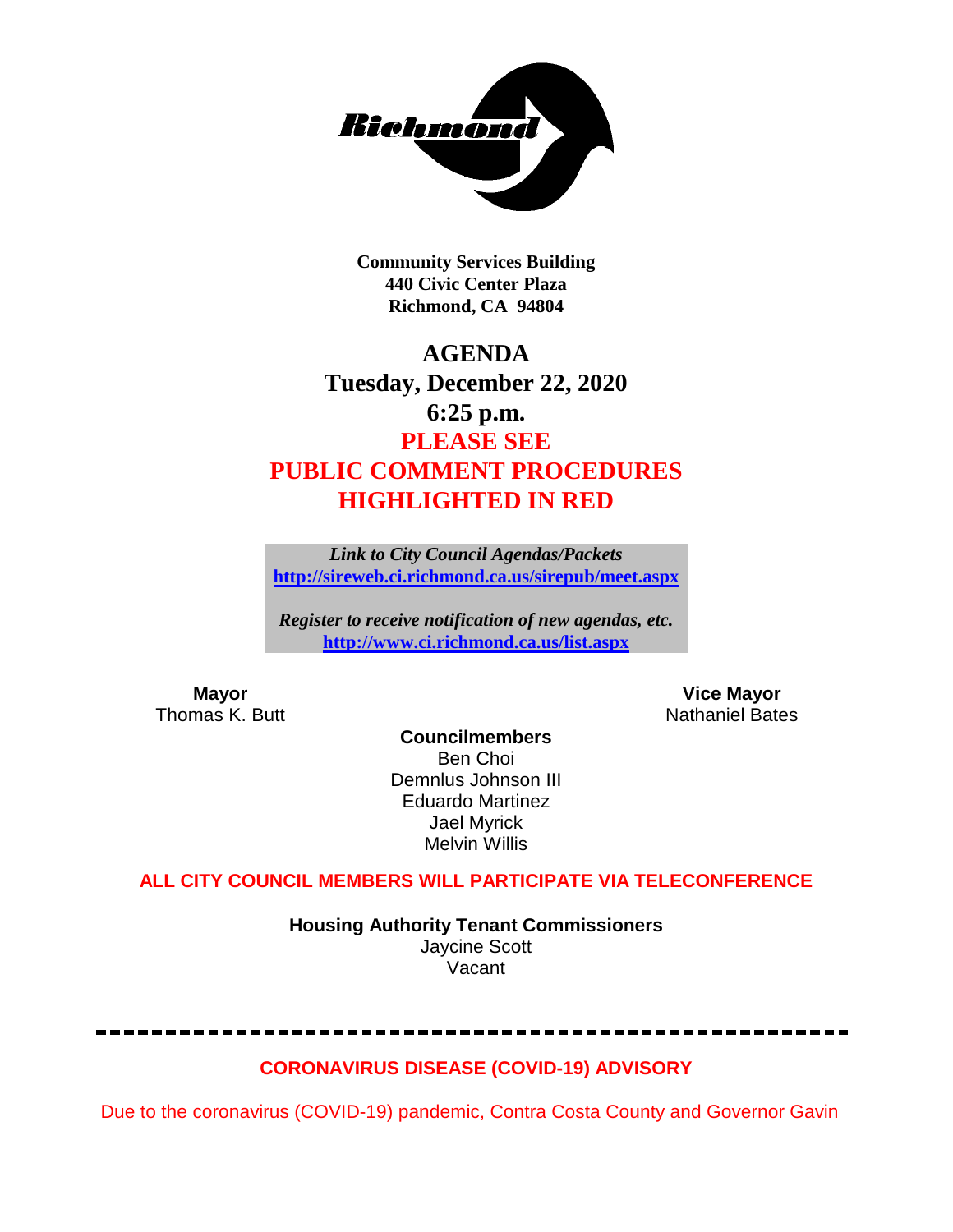Newsom have issued multiple orders requiring sheltering in place, social distancing, and reduction of person-to-person contact. Accordingly, Governor Gavin Newsom has issued executive orders that allow cities to hold public meetings via teleconferencing. Both **<https://www.coronavirus.cchealth.org/>** and

**<http://www.ci.richmond.ca.us/3914/Richmond-Coronavirus-Info>** provide updated coronavirus information.

DUE TO THE SHELTER IN PLACE ORDERS, attendance at the City of Richmond City Council meeting will be limited to Council members, essential City of Richmond staff, and members of the news media. Public comment will be confined to items appearing on the agenda and will be limited to the methods provided below. Consistent with Executive Order N-29-20, this meeting will utilize teleconferencing only. The following provides information on how the public can participate in this meeting.

### **How to watch the meeting from home:**

- 1. KCRT Comcast Channel 28 or AT&T Uverse Channel 99
- 2. Livestream online at<http://www.ci.richmond.ca.us/3178/KCRT-Live>

#### **Public comment may be submitted by mail, email and/or Zoom video conference in the manner that follows; provided that no member of the public may submit more than one verbal comment per agenda item.**

- **1.** Via mail received by 1:00 p.m. the day of the meeting, sent to 450 Civic Center Plaza, 3rd Floor, Office of the Clerk, Richmond, CA 94804.
- **2.** Via email to [cityclerkdept@ci.richmond.ca.us](mailto:cityclerkdept@ci.richmond.ca.us) by 1:00 p.m. the day of the meeting.

Emails *MUST* contain in the subject line 1) public comments – Open Session prior to Closed Session; 2) public comments – Open Forum; or 3) public comments agenda item #\_\_ [include the agenda item number]. All such email will be posted on-line and emailed to the City Council before the meeting is called to order. The Clerk will prepare summaries of all such email and the summaries will be read into the record. **No individual email will be read into the record, only the summaries**. Due to the high volume of emails received, emails that do not contain the correct identifying information in the subject line may be overlooked and may not become part of the record. **Email received after 1:00 p.m. will not be summarized nor read into the record. Email received after 1:00 p.m. will, however, be posted on-line following the meeting as part of the supplemental materials attached to the meeting minutes.**

**3.** Via Zoom by video conference or by phone using the following link/call-in numbers – for Open Session and City Council:

**Please click the link below to join the webinar: [https://zoom.us/j/99312205643?pwd=MDdqNnRmS2k4ZkRTOWhlUldQOUF1Z](https://zoom.us/j/99312205643?pwd=MDdqNnRmS2k4ZkRTOWhlUldQOUF1Zz09) [z09](https://zoom.us/j/99312205643?pwd=MDdqNnRmS2k4ZkRTOWhlUldQOUF1Zz09) Passcode: ccmeeting**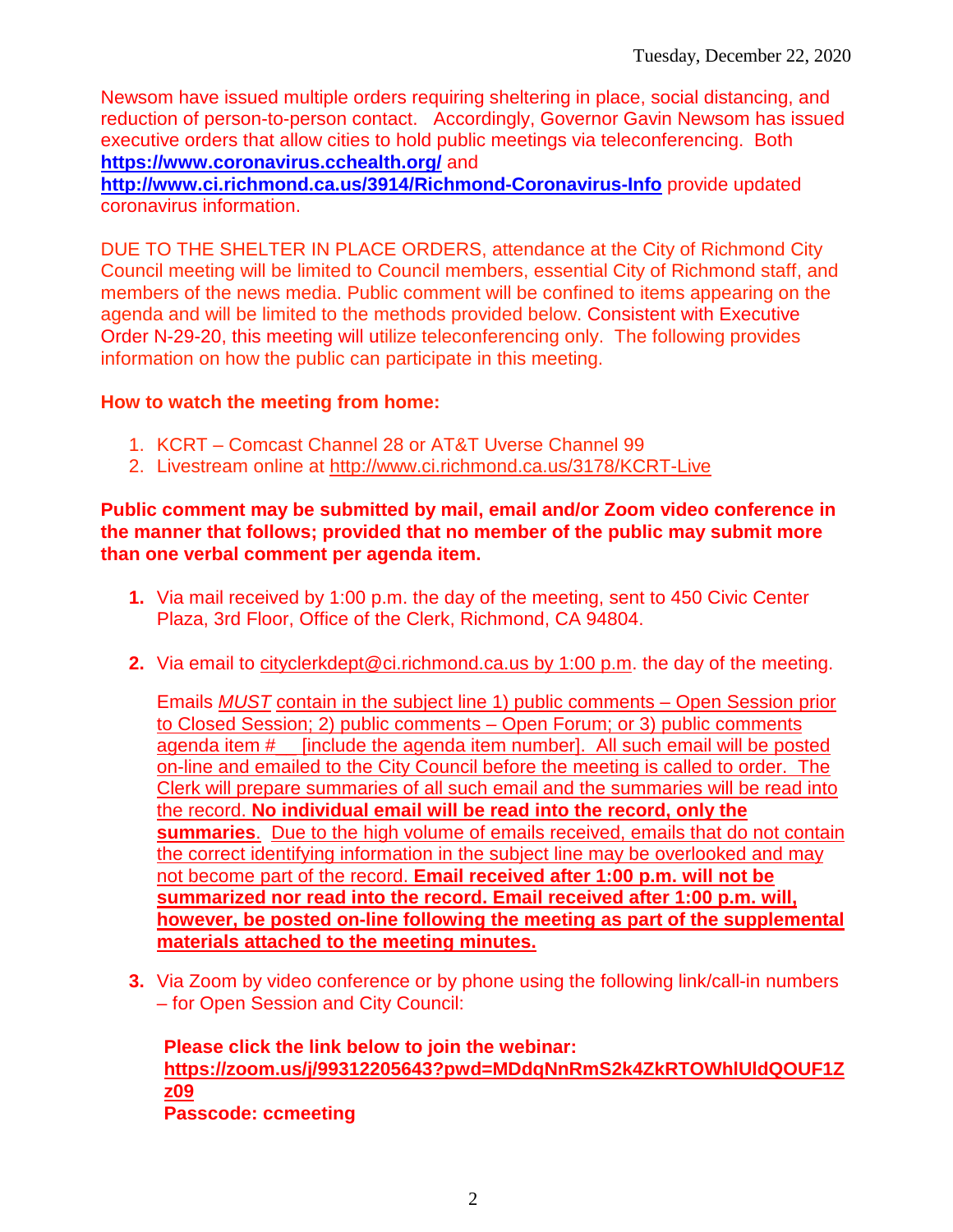**Or iPhone one-tap:**

**US: +16699006833,,99312205643# or +13462487799,,99312205643# Or Telephone:**

**Dial (for higher quality, dial a number based on your current location): US: +1 669 900 6833 or +1 346 248 7799 or +1 253 215 8782 or +1 312 626 6799 or +1 929 205 6099 or +1 301 715 8592 Webinar ID: 993 1220 5643**

International numbers available:<https://zoom.us/u/aehrwCgISx>

a. To comment by video conference, click on the Participants button at the bottom of your screen and select the "**Raise Your Hand**" button to request to speak when Public Comment is being asked for. Speakers will be called upon in the order they select the "Raise Your Hand" feature. When called upon, you will be unmuted. After the allotted time, you will then be re-muted. \*\*

b. To comment by phone, you will be prompted to "Raise Your Hand" by pressing "**\*9**" to request to speak when Public Comment is asked for. When called upon, you will be unmuted. After the allotted time, you will then be re-muted. Instructions of how to raise your hand by phone are available at: [https://support.zoom.us/hc/en-us/articles/201362663 -Joining-a-meeting-by](https://support.zoom.us/hc/en-us/articles/201362663)[phone.](https://support.zoom.us/hc/en-us/articles/201362663) \*\*

\*\*The clerk will announce the item number and ask individuals who would like to address the Council to raise their hand. After the clerk reads the item into the record, the request to speak period on the item will be closed.

#### *The City cannot guarantee that its network and/or the site will be uninterrupted. To ensure that the City Council receives your comments, you are strongly encouraged to submit your comments in writing in advance of the meeting.*

#### **Record of public comments:**

Public comments will be considered a public record, put into the official meeting record. Public comments will be available after the meeting as supplemental materials and will be posted as an attachment to the meeting minutes when the minutes are posted: [http://www.ci.richmond.ca.us/Archive.aspx?AMID=31.](http://www.ci.richmond.ca.us/Archive.aspx?AMID=31)

# **Procedures for Removing Consent Calendar Items from the Consent Calendar**

Councilmembers and members of the public who wish to remove an item from the consent calendar must comply with the following procedures in order to remove an item from the consent calendar:

1. Telephone or email a City staff member who has knowledge of the subject matter by 2:00 p.m. on the day of meeting. Any staff member shown as an author of the agenda report for the particular item has knowledge of the subject matter and may be called.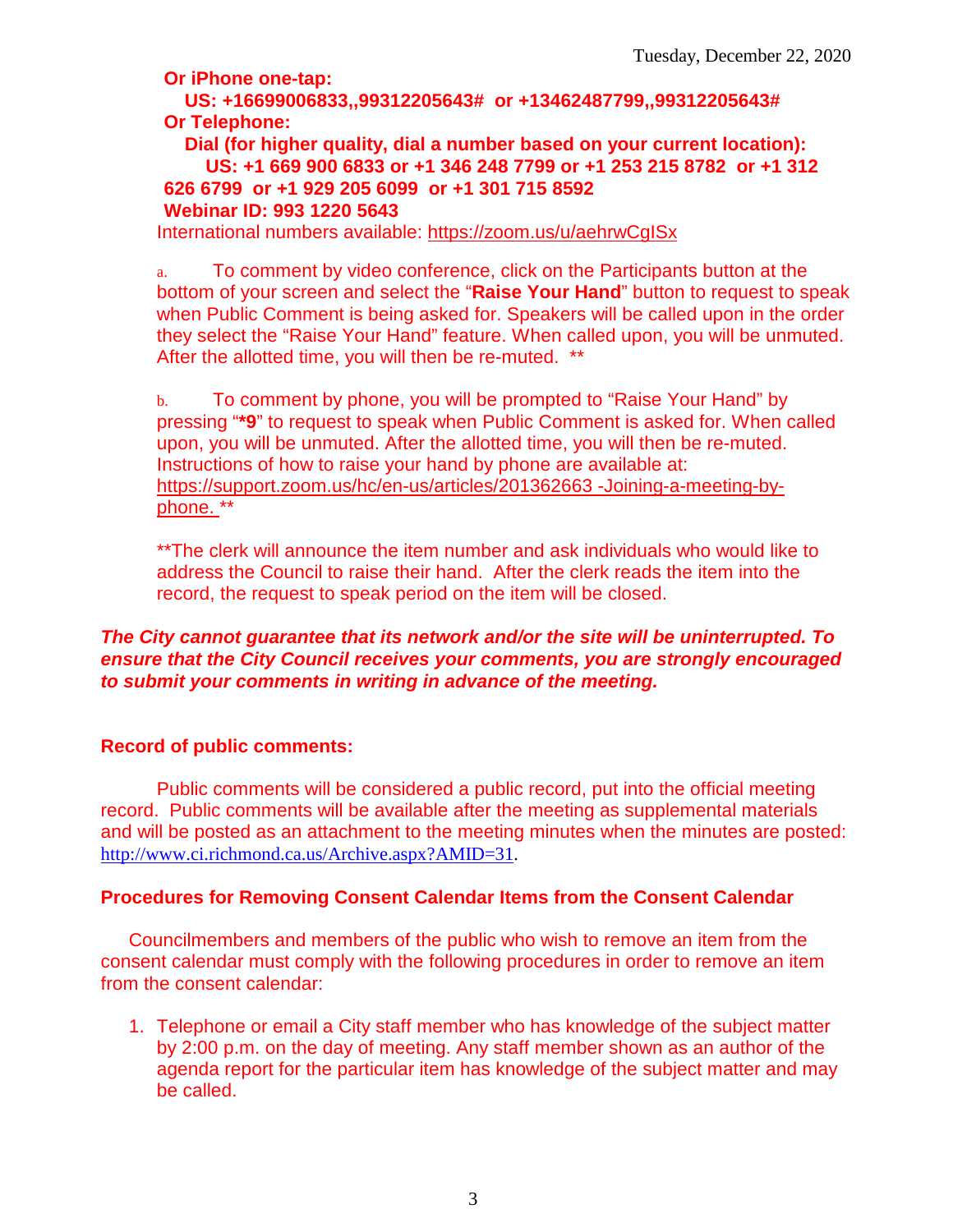2. Inform the City Clerk's Office by email at [cityclerkdept@ci.richmond.ca.us](mailto:cityclerkdept@ci.richmond.ca.us) or by phone at 510-620-6513, ext. 9, by 3:00 p.m. that they discussed the matter with staff with knowledge of the subject matter and that such Councilmember or member of the public, nonetheless, desires the item to be removed from the consent calendar for discussion.

Staff will be informed by the City Clerk's Office as soon as reasonably practicable after notice of the request to remove the item from the consent calendar. Staff may attend the meeting remotely.

#### **Accessibility for Individuals with Disabilities**

Upon request, the City will provide for written agenda materials in appropriate alternative formats, or disability-related modification or accommodation, including auxiliary aids or services and sign language interpreters, to enable individuals with disabilities to participate in and provide comments at/related to public meetings. Please submit a request, including your name, phone number and/or email address, and a description of the modification, accommodation, auxiliary aid, service or alternative format requested at least two days before the meeting. Requests should be emailed to [cityclerkdept@ci.richmond.ca.us](mailto:cityclerkdept@ci.richmond.ca.us) or submitted by phone at 510-620-6513, ext. 9, or 510-620-6509. Requests made by mail to City Clerk's Office, City Council meeting, 450 Civic Center Plaza, Richmond, CA 94804 must be received at least two days before the meeting. Requests will be granted whenever possible and resolved in favor of accessibility.

#### **Effect of Advisory on In-person public participation**

During the pendency of the Executive Order N-29-20, the language in this Advisory portion of the agenda supersedes any language below in the meeting procedures contemplating inperson public comment.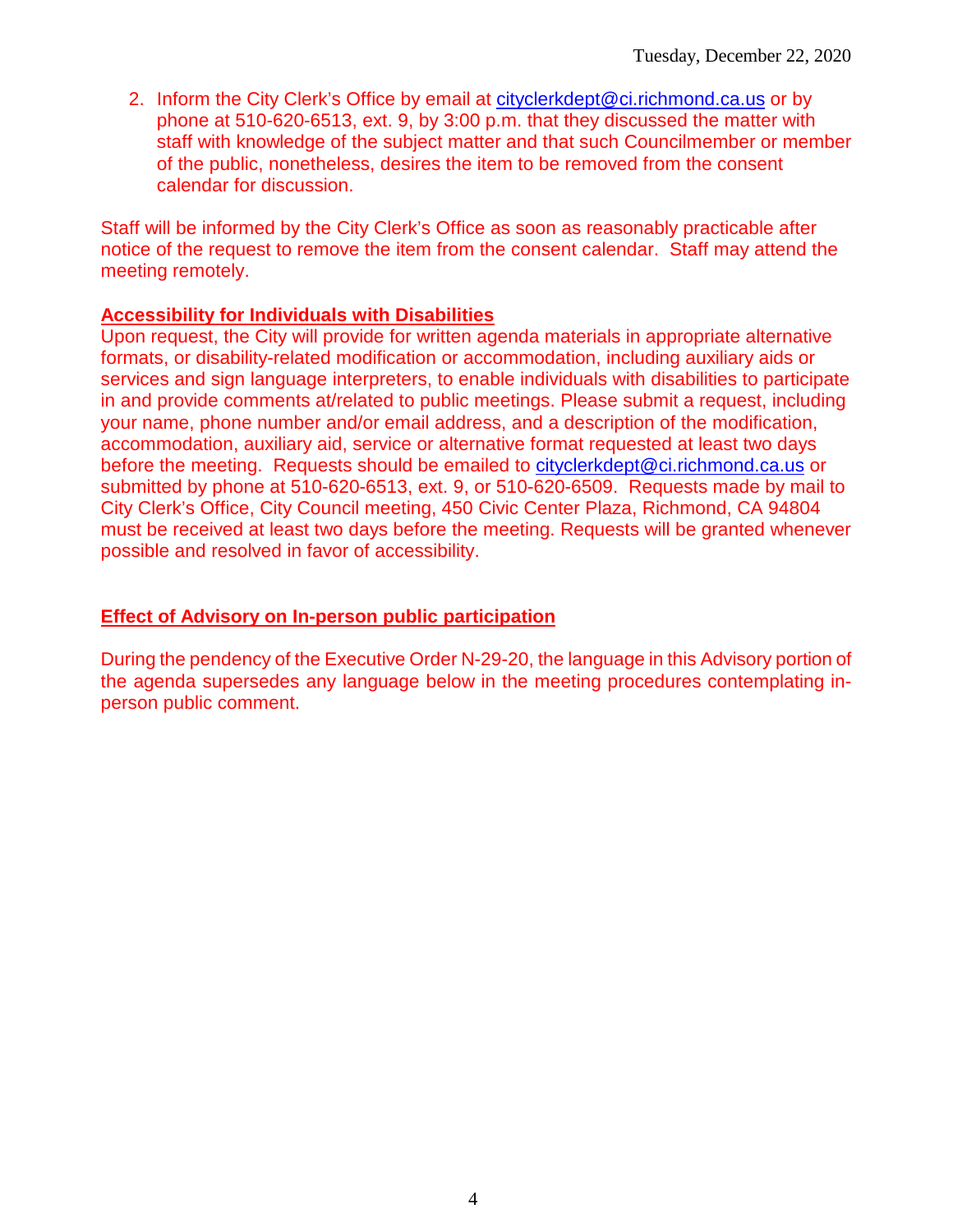# **MEETING PROCEDURES**

The City of Richmond encourages community participation at its City Council meetings and has established procedures that are intended to accommodate public input in a timely and time-sensitive way. As a courtesy to all members of the public who wish to participate in City Council meetings, please observe the following procedures:

**PUBLIC COMMENT ON AGENDA ITEMS:** Anyone who desires to address the City Council on items appearing on the agenda must complete and file a pink speaker's card with the City Clerk **prior** to the City Council's consideration of the item. Once the City Clerk has announced the item, no person shall be permitted to speak on the item other than those persons who have submitted their names to the City Clerk. Your name will be called when the item is announced for discussion. **Each speaker will be allowed up to TWO (2) MINUTES to address the City Council on NON-PUBLIC HEARING items listed on the agenda. Speakers are allowed up to THREE (3) minutes on PUBLIC HEARING items.**

**CONSENT CALENDAR:** Consent Calendar items are considered routine and will be enacted, approved or adopted by one motion unless a request for removal for discussion or explanation is received from the audience or the City Council. A member of the audience requesting to remove an item from the consent calendar that is sponsored by City staff must first complete a speaker's card and discuss the item with a City staff person who has knowledge of the subject material **prior** to filing the card with the City Clerk and **prior** to the City Council's consideration of Agenda Review. Councilmembers who request to remove an item from the consent calendar must do so during Agenda Review. An item removed from the Consent Calendar may be placed anywhere on the agenda following the City Council's agenda review.

**CONDUCT AT MEETINGS:** Richmond City Council meetings are limited public forums during which the City strives to provide an open, safe atmosphere and promote robust public debate. Members of the public, however, must comply with state law, as well as the City's laws and procedures and may not actually disrupt the orderly conduct of these meetings. The public, for example, may not shout or use amplifying devices, must submit comment cards and speak during their allotted time, may not create a physical disturbance, may not speak on matters unrelated to issues within the jurisdiction of the City Council or the agenda item at hand, and may not cause immediate threats to public safety.

**CITY HARASSMENT POLICY:** The City invites public comment and critique about its operations, including comment about the performance of its public officials and employees, at the public meetings of the City Council and boards and commissions. However, discriminatory or harassing comments about or in the presence of City employees, even comments by third parties, may create a hostile work environment, if severe or pervasive. The City prohibits harassment against an applicant, employee, or contractor on the basis of race, religious creed, color, national origin, ancestry, physical disability, medical condition, mental disability, marital status, sex (including pregnancy, childbirth, and related medical conditions), sexual orientation, gender identity, age or veteran status, or any other characteristic protected by federal, state or local law. In order to acknowledge the public's right to comment on City operations at public meetings, which could include comments that violate the City's harassment policy if such comments do not cause an actual disruption under the Council Rules and Procedures, while taking reasonable steps to protect City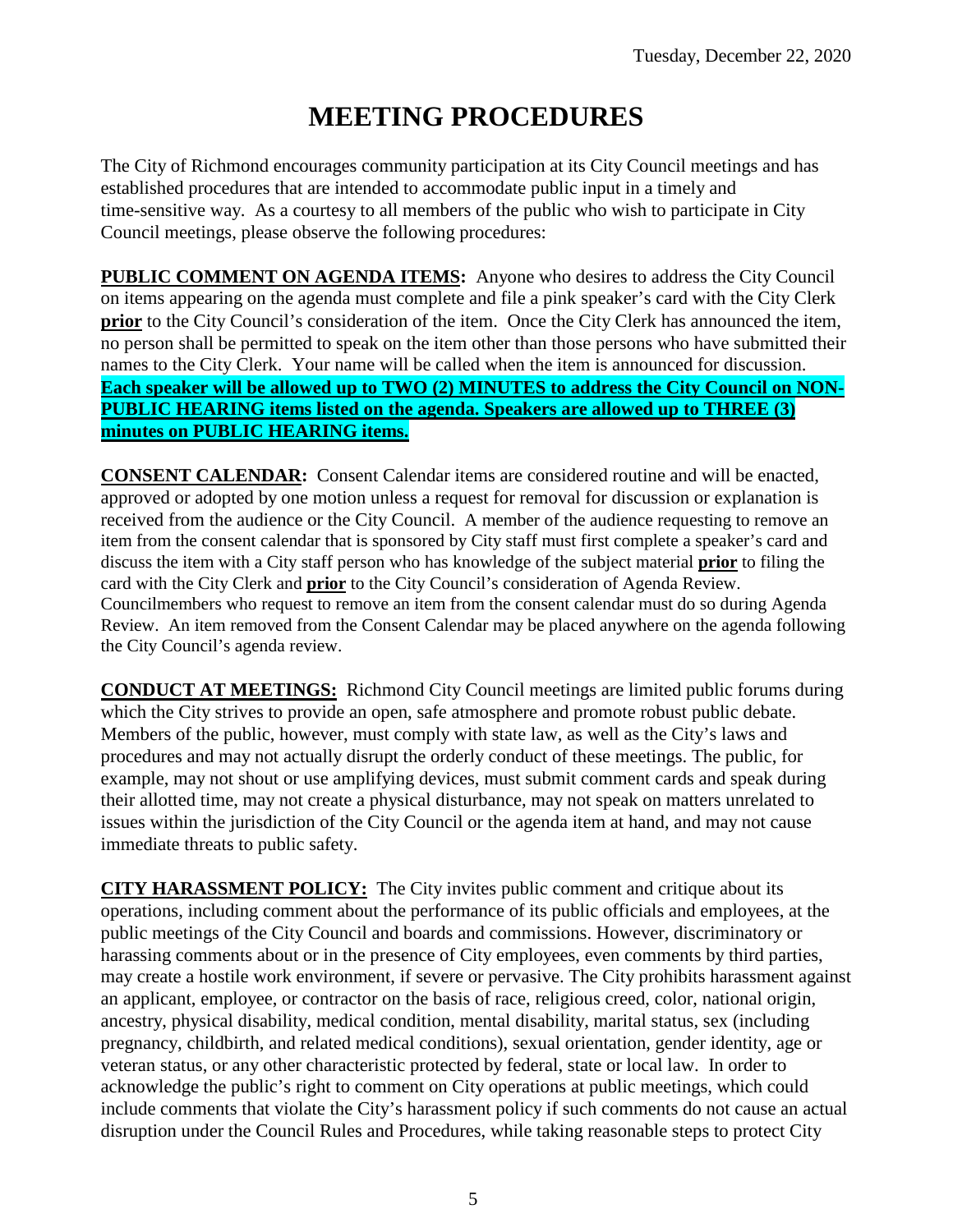employees from discrimination and harassment, City Boards and Commissions shall adhere to the following procedures. If any person makes a harassing remark at a public meeting that violates the above City policy prohibiting harassment, the presiding officer of the meeting may, at the conclusion of the speaker's remarks and allotted time: (a) remind the public that the City's Policy Regarding Harassment of its Employees is contained in the written posted agenda; and (b) state that comments in violation of City policy are not condoned by the City and will play no role in City decisions. If any person makes a harassing remark at a public meeting that violates the above City policy, any City employee in the room who is offended by remarks violating the City's policy is excused from attendance at the meeting. No City employee is compelled to remain in attendance where it appears likely that speakers will make further harassing comments. If an employee leaves a City meeting for this reason, the presiding officer may send a designee to notify any offended employee who has left the meeting when those comments are likely concluded so that the employee may return to the meeting. The presiding officer may remind an employee or any council or board or commission member that he or she may leave the meeting if a remark violating the City's harassment policy is made. These procedures supplement the Council Rules and Procedures relating to disruption of orderly conduct at Council meetings.

Any law enforcement officer on duty or whose service is commanded by the presiding officer shall be Sergeant-at-Arms of the Council meetings. He/she, or they, shall carry out all orders and instructions given by the presiding officer for the purpose of maintaining order and decorum at the Council meetings (City Council Rules of Procedure and Order Section III F, RMC Section 2.12.030).

**\*\*\*\*\*\*\*\*\*\*\*\*\*\*\*\*\*\*\*\*\*\*\*\*\*\*\*\*\*\*\*\*\*\*\*\*\*\*\*\*\*\*\*\*\*\*\*\*\*\*\*\*\*\*\*\*\*\***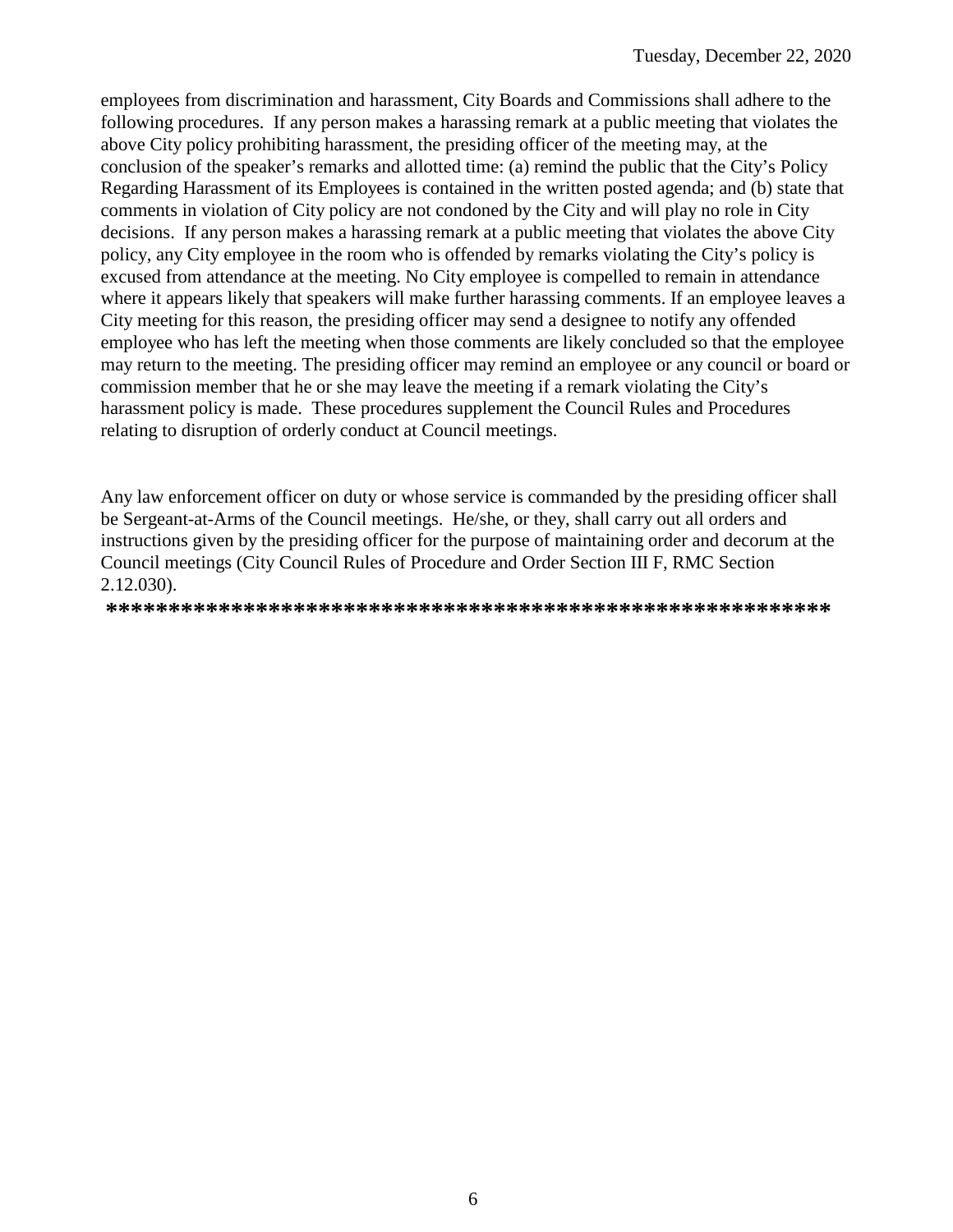# **SPECIAL MEETING OF THE RICHMOND HOUSING AUTHORITY**

6:25 p.m.

## **A. ROLL CALL**

#### **B. STATEMENT OF CONFLICT OF INTEREST**

#### **C. AGENDA REVIEW**

#### **D. HOUSING AUTHORITY CONSENT CALENDAR**

**D-1.** ADOPT a resolution authorizing the Executive Director of the Richmond Housing Authority (RHA) to solicit a proposal from McCormack Baron Salazar (MBS) to continue to own the improvements and operate Richmond Village, in conjunction with RHA and under a ground lease from RHA, after the exit of the tax credit investor, and pursuant to such a proposal, to negotiate an agreement that is satisfactory to RHA; and AUTHORIZE a sixty (60) day negotiating period for RHA to reach agreement with MBS, with up to two 30-day extensions at the discretion of the Executive Director and issue a Request for Proposals (RFP) to solicit a new owner/operator for Richmond Village in the event RHA fails to reach agreement with MBS - Richmond Housing Authority (Shasa Curl/Nannette J. Beacham 621-1300).

#### **E. ADJOURNMENT**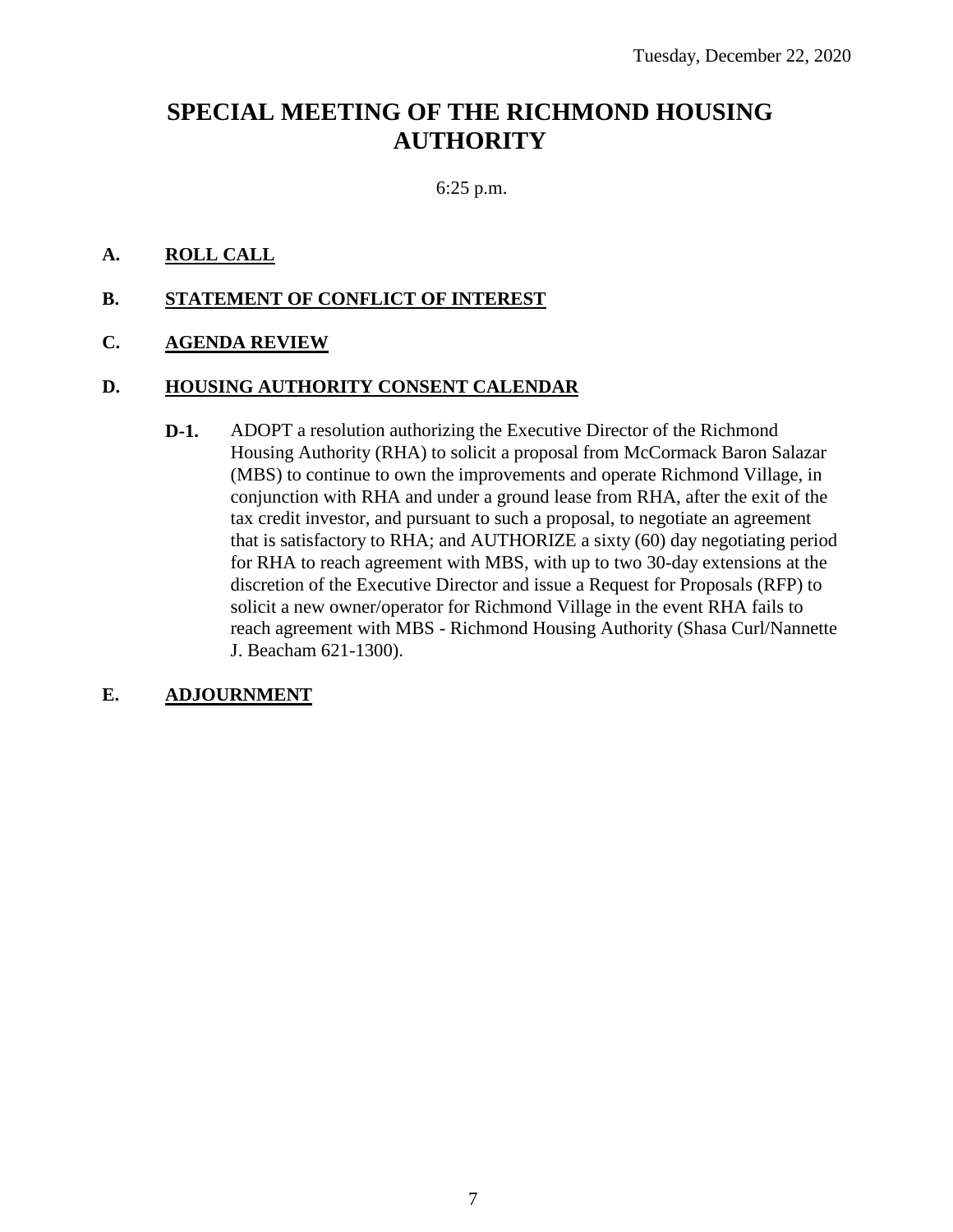# **REGULAR MEETING OF THE RICHMOND CITY COUNCIL**

6:30 p.m.

# **A. STATEMENT OF CONFLICT OF INTEREST**

**B. AGENDA REVIEW**

## **C. PRESENTATIONS, PROCLAMATIONS, AND COMMENDATIONS**

**C-1.** RECOGNIZE retirement of employees that have served with the City of Richmond for 20 years or more - Vice Mayor Bates and Mayor Tom Butt (620- 6743 and 620-6503)

# **D. REPORT FROM THE CITY ATTORNEY OF FINAL DECISIONS MADE DURING CLOSED SESSION**

# **E. REPORT FROM THE CITY MANAGER**

# **F. OPEN FORUM FOR PUBLIC COMMENT**

# **G. CITY COUNCIL CONSENT CALENDAR**

**G-1.** APPROVE a contract amendment with Axon Enterprise in an amount not to exceed \$2,500,000. The proposed contract amendment would extend the term of the contract for five years for a total contract amount not to exceed \$3,500,000 - Police Department (Chief Bisa French 621-1802).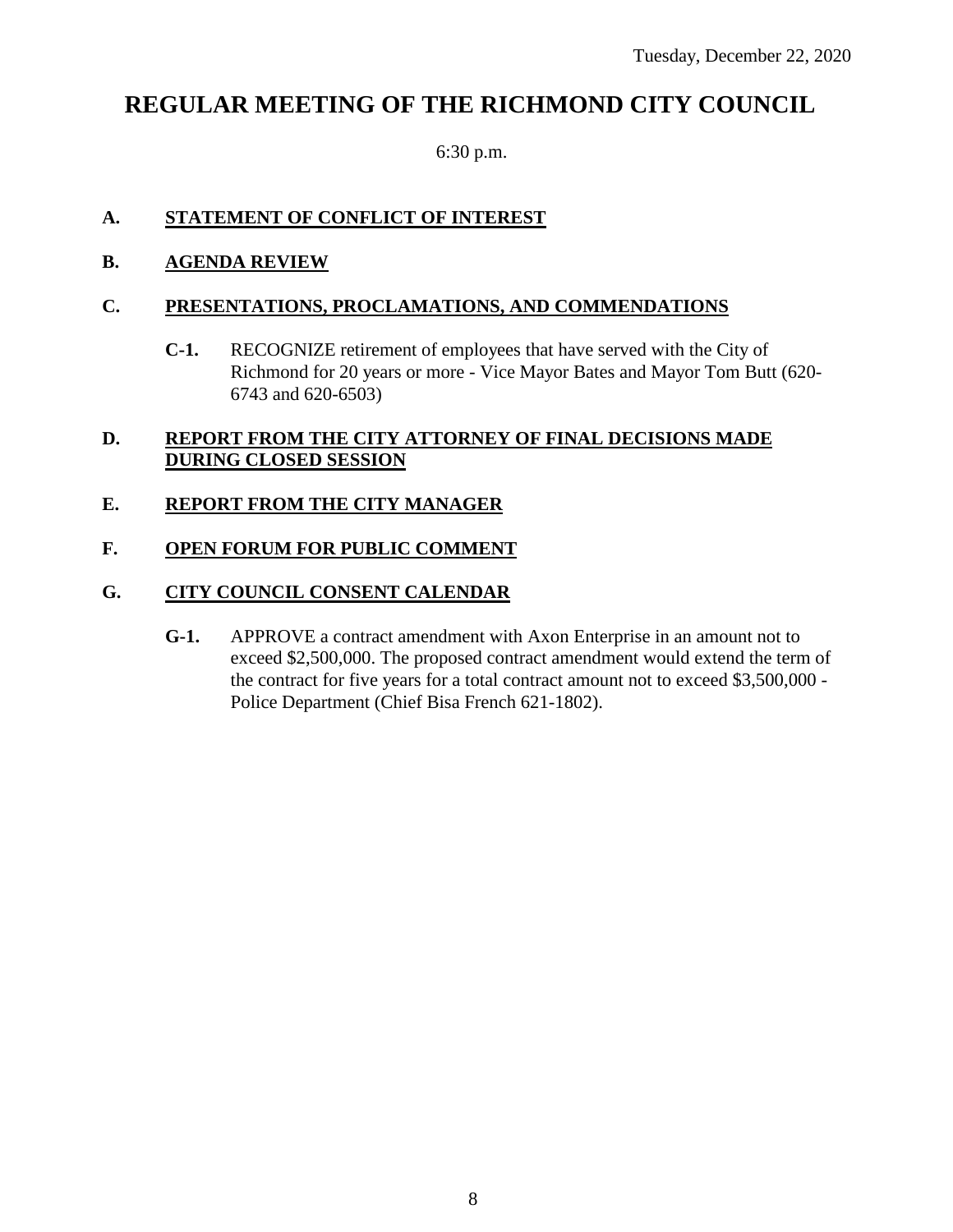- **G-2.** INTRODUCE an ordinance (first reading) amending RMC chapter 14.46 Neighborhood Parking Regulations, section 14.46.005 Definitions, section 14.46.010 (a) Neighborhood parking zones, section 14.46.010 (b) Electric Vehicle Charging, section 14.46.010 (c) Car Share, section 14.46.020 Installation and maintenance of parking revenue equipment, section 14.46.030 Curbs, street lines, markings and parklets, section 14.46.050 Unlawful parking in on -street parking spaces, section 14.46.070 Unlawful parking in off-stree parking spaces, section 14.46.030, 14.46.100 Rates charged for use of parking spaces, 14.46.130 Notice of parking violation and vehicle removal, section 14.46.140 Disposition and use of revenue, 14.56 Neighborhood Permit Parking, section 14.56.020 (a) Legislative Findings, section (b) Specific Findings, section 14.56.030 (k) Definitions, section14.56.060 (b) Designation process of a neighborhood permit parking area, section 14.56.080 (b)(3) Issuance of vehicle parking permits, section 14.56.090 Visitor permits, section 14.56.150 Revocation of permits, section 14.56.170 (b) Deletion of streets from neighborhood permit parking areas, section section 14.44 Stopping, Standing, or Parking Restricted or Prohibited on Certain Streets, section 14.40.150 Parking in city -owned or operated lots, section 14.40.210 Parking areas for electric or low emission vehicles, section 14.08 Traffic Administration, and section 2.62 Administrative Citations - Library and Community Services Department (Sal Vaca/Denée Evans 621-1718).
- **G-3.** APPROVE the minutes of the November 24 and December 1, 2020, Regular Meetings of the City Council - City Clerk's Office (Pamela Christian 620-6513).
- **G-4.** ADOPT a resolution approving the Side Letter between the Richmond Police Management Association (RPMA) and the City of Richmond - Human Resources Department (Anil Comelo 620-6609).
- **G-5.** ADOPT an ordinance (second reading) to establish compensation for: Human Resources Manager (new salary range 090A \$11,580- \$14,076/month) - Human Resources Department (Anil Comelo 620-6609).
- **G-6.** APPROVE Amendment No. 2 to the Auto Warehousing (AWC) lease agreement - Port Department (Jim Matzorkis 215-4600).
- **G-7.** APPROVE a resolution to ACCEPT and APPROPRIATE grant-funds in the amount of \$250,000 from the Contra Costa County Community Development Block Grant (CDBG) program for the Martin Luther King Field Turf Replacement Project - Community Services Department (Sal Vaca/Ranjana Maharaj 307-8006).
- **G-8.** APPROVE a contract with Russ Branson Consulting to provide financial consulting services during the labor negotiation process through June 30, 2021, and in an amount not to exceed \$15,000 - City Manager's Office (LaShonda White/Anil Comelo 620-6512).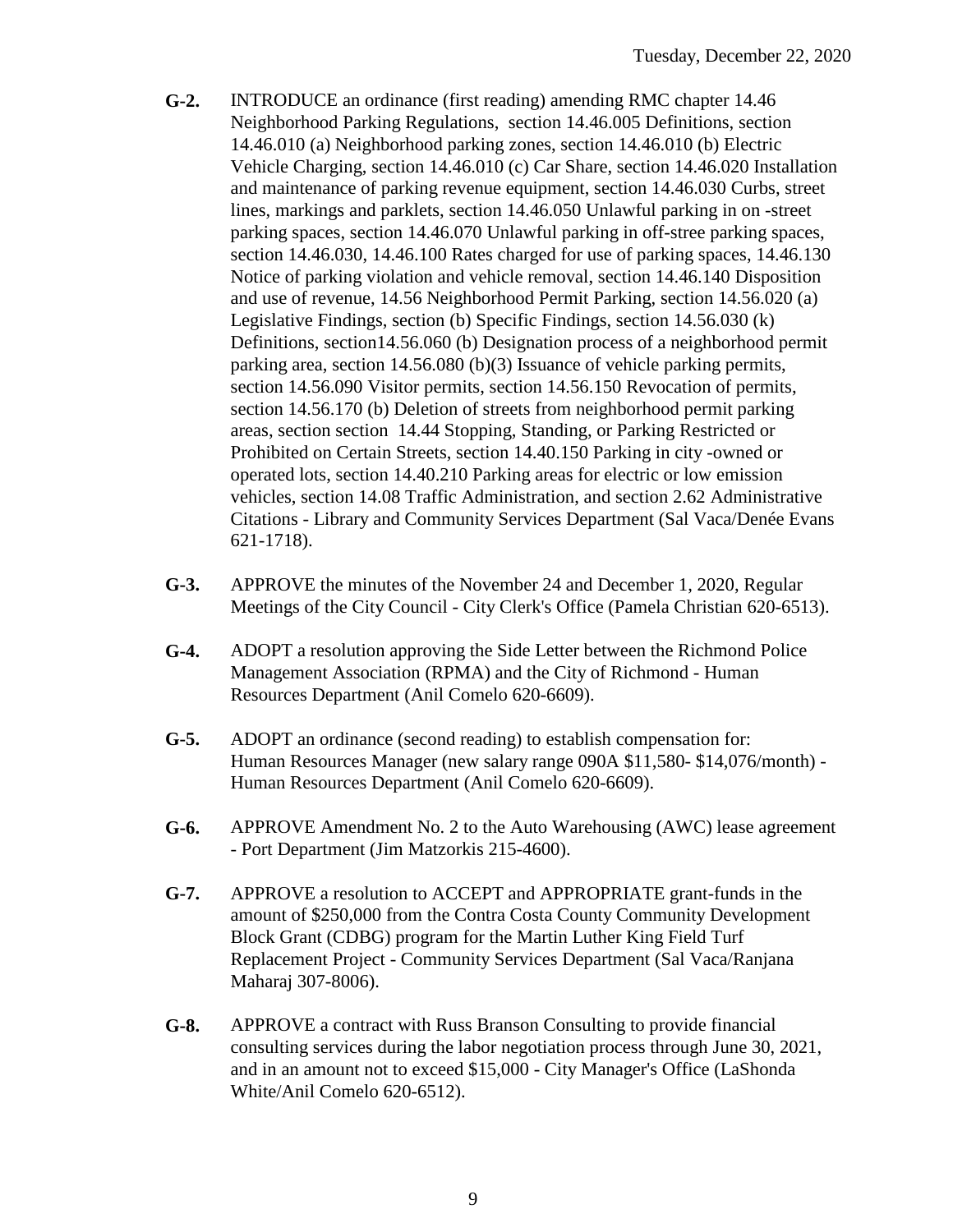- **G-9.** ADOPT a resolution approving the City's inventory of leased and owned properties pursuant to Government Code section 50569, declaring 14 parcels as "Surplus Land," and 71 parcels as "Exempt Surplus Land" in accordance with the Surplus Lands Act - City Manager's Office (Shasa Curl/Gabino Arredondo 620- 6512).
- **G-10.** APPROVE a second amendment to legal services agreement with Shartsis Friese LLP (Kathleen Keeler Bryski and Jodi Fedor) to continue representation of the City in connection with implementation of the disposition and development agreement with the Point Molate master developer (the "DDA") and to increase the payment limit by \$250,000 with a total payment limit of \$700,000 to be paid with funds deposited by the master developer pursuant to the DDA – Community Development Department (Lina Velasco 620-6706).
- **G-11.** ADOPT an ordinance (second reading) amending the Zoning Map to rezone the Richmond Country Club Residential Project site from Parks and Recreation (PR) to Open Space (OS) and Single Family Low Density Residential (RL-2) District - Community Development Department (Lina Velasco 620-6841).
- **G-12.** APPROVE an appointment to the Planning Commission: APPOINT Michelle Hook, new appointment, seat #1, filing an unexpired term with an expiration date of June 30, 2022 - Office of the Mayor (Mayor Tom Butt 620-6503).
- **G-13.** ADOPT a resolution urging the National Park Service to initiate a Reconnaissance Survey to analyze the appropriateness of a National Park or National Monument in Oakland, California and throughout the greater San Francisco Bay Area dedicated to the Black Panther Party - Office of the Mayor (Mayor Tom Butt 620-6503).
- **G-14.** RECEIVE an update from the Richmond City Attorney regarding development of a revised request for qualifications process for legal services agreements and new measures to increase transparency related to retention of outside counsel, and APPROVE legal services agreements for \$100,000 with the law firm of Allen, Glaessner, Hazelwood & Werth LLP for dangerous condition of public property/personal injury cases, for \$100,000 with the law firm of Orbach Huff Suarez & Henderson LLP for police/tort cases, and for \$325,000 with Colantuono, Highsmith and Whatley PC for municipal law/land use litigation defense, for services rendered September 1, 2020 to June 30, 2022 - City Attorney's Office (Teresa L. Stricker 620-6509).
- **G-15.** APPROVE the third amendment to the contract with Liebert, Cassidy, Whitmore, in the amount of \$700,000, which will increase the total contract amount to \$875,000 for the continuation of labor negotiations and other legal services through June 30, 2022 - Human Resources Department (Anil Comelo 620-6609). **This item was continued from the December 15, 2020, meeting.**